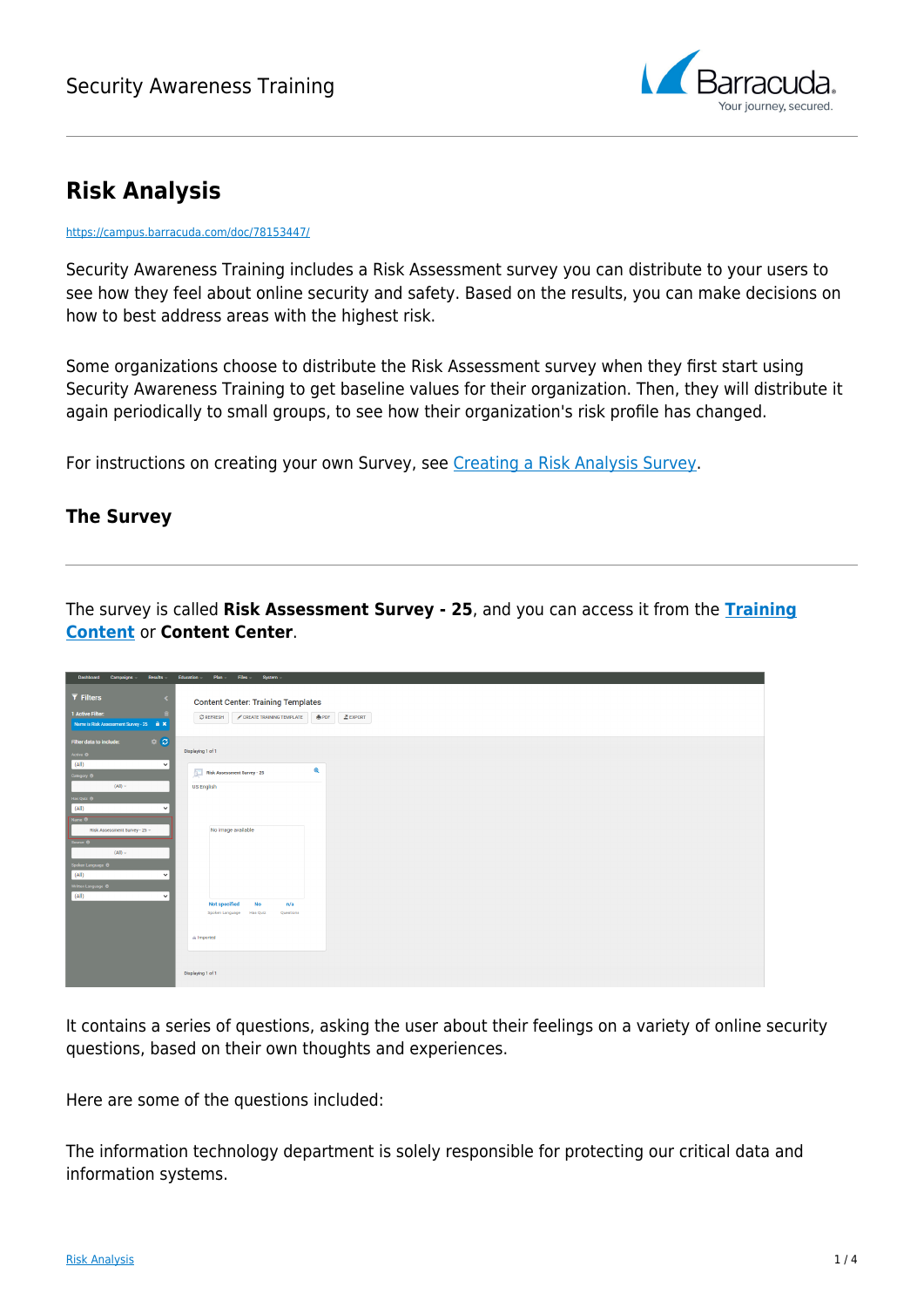

- o Strongly agree
- Agree
- Neither agree nor disagree
- Disagree
- Strongly disagree

Do you copy files or data from the office to your home computer?

- Yes
- No

Which item is NOT considered Personally Identifiable Information?

- o Social Security Number
- Birth Date
- Employee Badge Number
- Driver's License Number

#### **The Results**

The results help you to weigh the impact and likelihood for risks based on various factors.

Locate the survey results under **Education > Risk Analysis**.

You can view results based on:

- Section
- Element Groups
- Elements
- Ouestions
- Respondent
- Scores
- Detail
- Comments

If you do not see one of these fields, perform the following steps:

- 1. On the main **Risk Analysis** page, select the **Details** tab.
- 2. In the upper right corner of the results section, click the pencil  $\cdot$  icon.
- 3. In the **Available Fields** list on the left side of the page, locate the field you want to include. Move it to the **Column List** on the right side.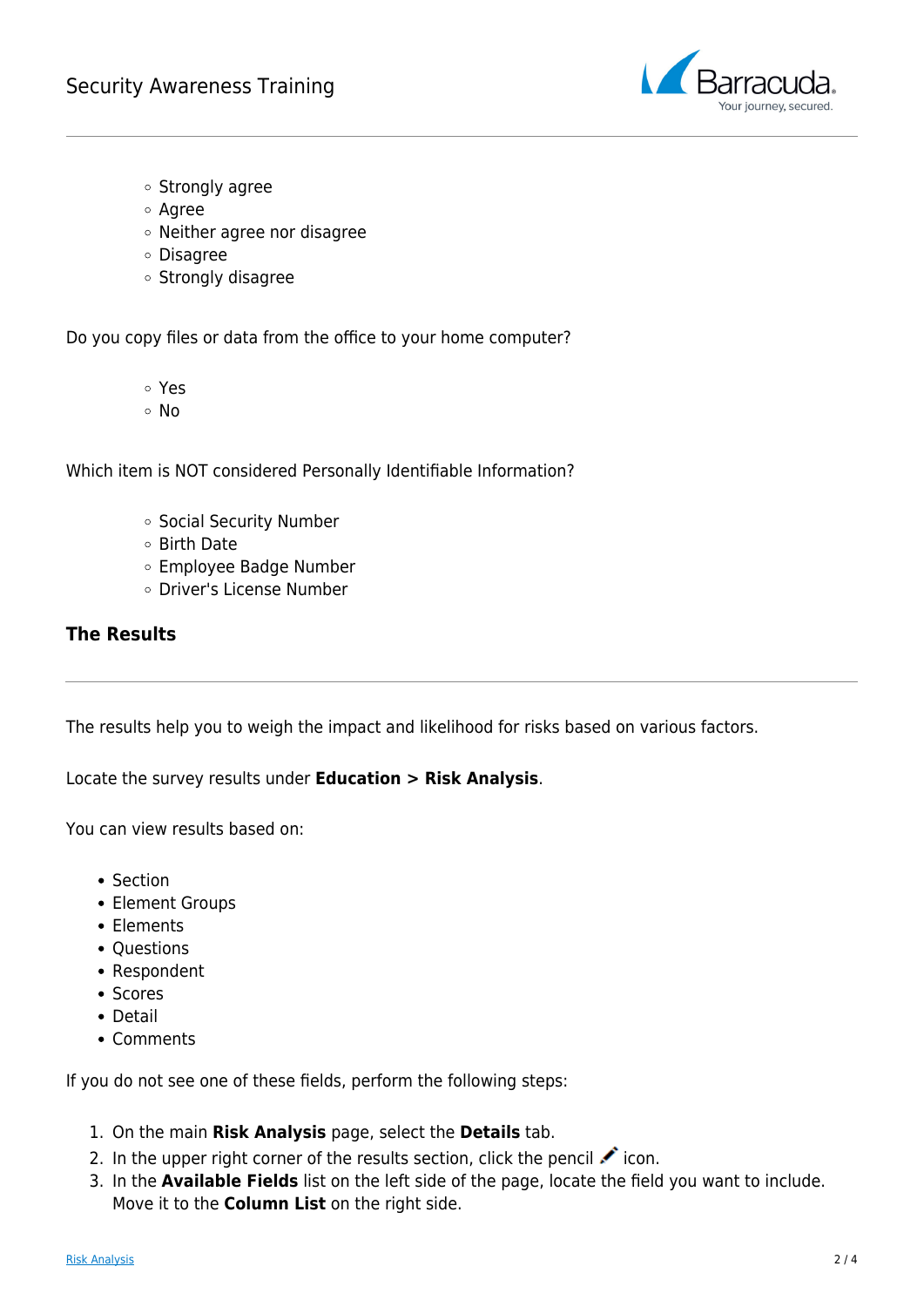

### 4. Click **Save**.

You can then tailor your training materials to the results. For example, if you see that there are more problems with awareness than with procedures, you can start the training focus on awareness.

As with other results data, you can [export data](http://campus.barracuda.com/doc/77399112/) and create [Custom Reports](http://campus.barracuda.com/doc/77399234/).